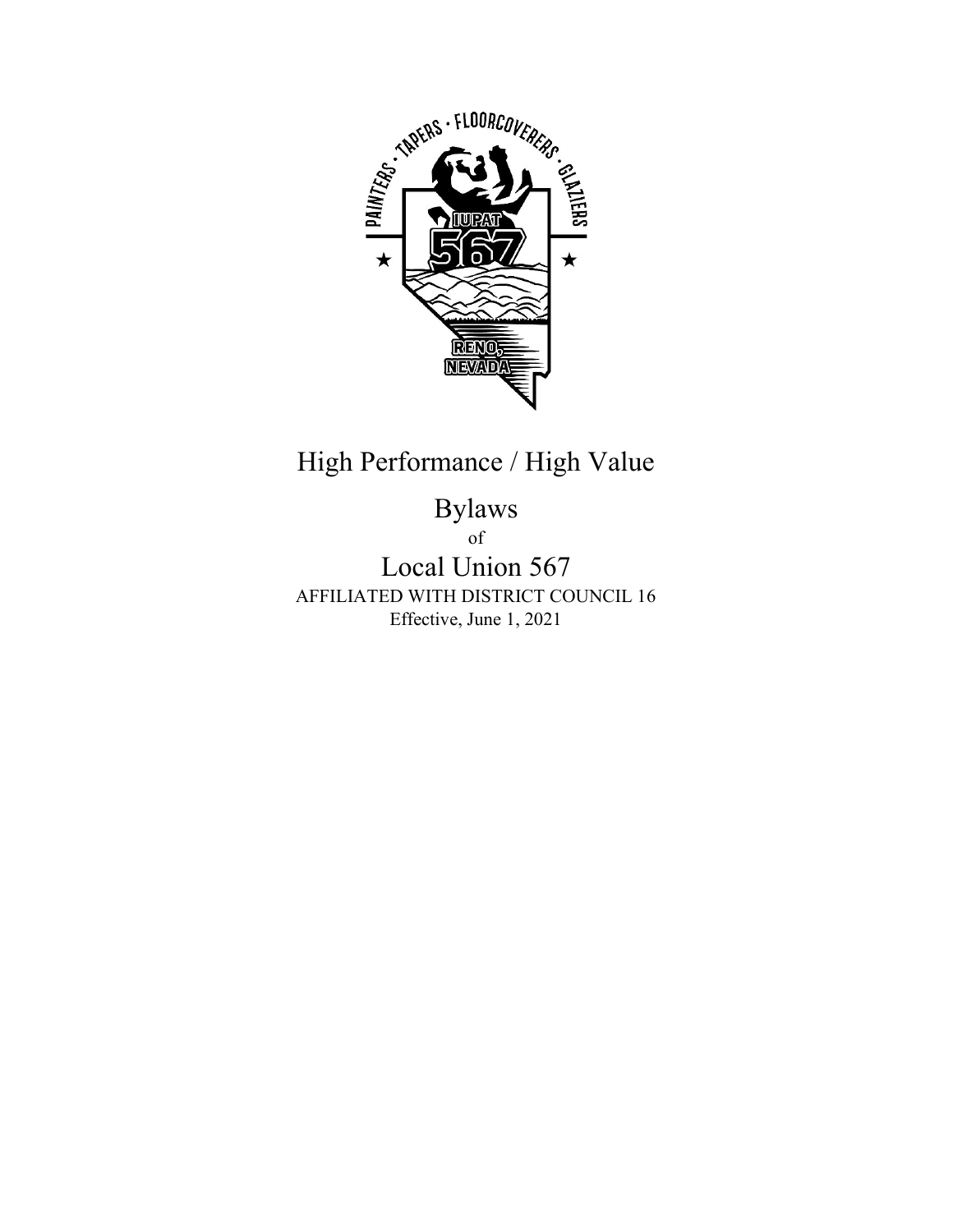# BYLAWS

## LOCAL UNION 567

## PAINTERS AND ALLIED TRADES

#### Article I. BYLAWS

Section 1.01 These Bylaws are subordinate to the provisions of the International Constitution of the International Union of Painters and Allied Trades (hereinafter called the "International Union") and the Bylaws of District Council 16. In the case of conflict between these Bylaws and the provisions of the International Constitution, the latter shall govern. In the case of conflict between these Bylaws and the District Council Bylaws, the latter shall govern.

#### Article II. NAME

Section 2.01 This organization, a subordinate body of the International Union and an affiliated Local Union of District Council 16, shall be known as Painters and Allied Trades Local Union 567.

#### Article III. JURISDICTION

Section 3.01 The territorial jurisdiction of this Local Union shall be as set forth in its Charter and as determined by the General Executive Board from time to time under Section 70 of the International Constitution, provided that the Local Union shall be guided within its jurisdiction by the directives of the District Council.

#### Article IV. OBJECTS

Section 4.01 The objects of this Local Union shall be as set forth in the Preamble, and Sections 2 and 165 of the International Constitution.

#### Article V. ELIGIBILITY FOR MEMBERSHIP

Section 5.01 Eligibility for membership in this Local Union shall be as set forth in the International Constitution and in policies adopted by the General Executive Board.

#### Article VI. OFFICERS

Section 6.01 Eligibility to hold office shall be as set forth in Sections 92 (b) and 210 of the International Constitution.

Section 6.02 Officers of this Local Union shall be as set forth in Section 185 of the International Constitution, and their duties shall be as set forth in the following sections of the International Constitution: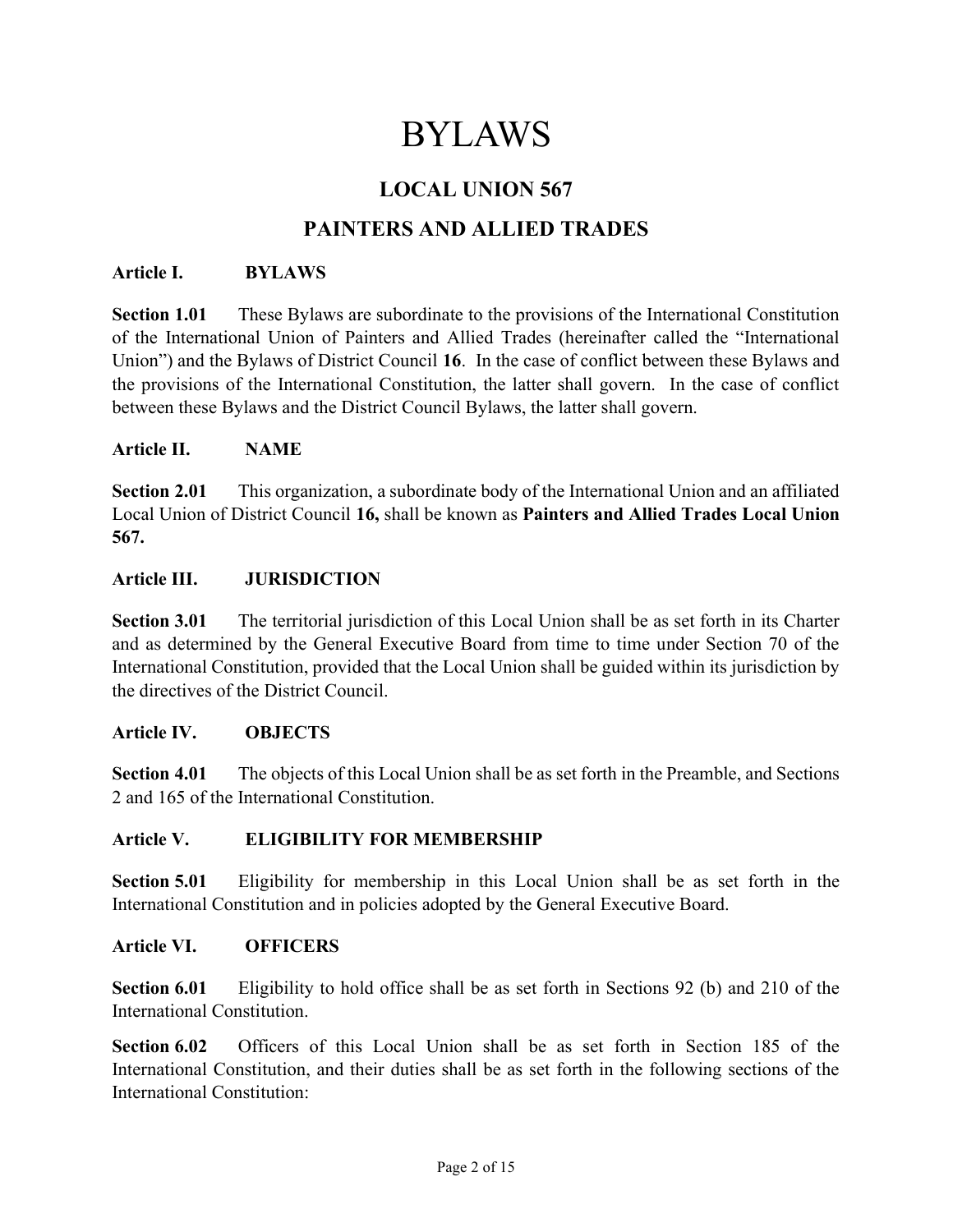- (a) President: The duties of the President shall be as set forth in Sections 189- 192.
- (b) Vice President: The duties of the Vice President shall be as set forth in Section 194.
- (c) Recording Secretary: The duties of the Recording Secretary shall be as set forth in Sections 195-197.
- (d) Financial Secretary: The duties of the Financial Secretary shall be as set forth in Sections 156 (d), 198-202 and 211(d).
- (e) Treasurer: The duties of the Treasurer shall be as set forth in Section 203.
- (f) Trustees: The duties of the Trustees shall be as set forth in Sections 204- 207.
- (g) Warden: The duties of the Warden shall be set forth in Section 208.

Section 6.03 When the District Council adopts the centralized Local Union dues, records and reporting plan outlined in Section 55 of the International Constitution, the following modifications will be in effect for dues collection, records, and reporting; and the Local Union officers' duties will be modified as outlined below.

- (a) Under the Dues Collection and Membership Reporting Plan adopted by Local Union 567 pursuant to Article XVI of the District Council 16 Bylaws, the Business Manager/Secretary-Treasurer of District Council 16 performs many of the functions of the Financial Secretary and Treasurer of Local Union567. Therefore, the duties of the Financial Secretary and the Treasurer of Local Union 567 shall be as set forth in this Article.
- (b) Where the Financial Secretary receives dues payments from members (such as at Local Union meetings), he or she shall:
- (i) Transmit such payments to the Business Manager/Secretary-Treasurer of District Council 16 within five (5) days,
- (ii) Provide the member with a temporary receipt, a copy of which shall be transmitted to the Business Manager/Secretary-Treasurer with the payment and a copy of which shall be retained by the Financial Secretary. Such temporary receipt shall indicate only the amount of funds received and shall not indicate the member's standing or through which calendar month dues are paid.
	- (c) The Financial Secretary shall retain copies of all reports and information received on a monthly basis from the Business Manager/Secretary-Treasurer of the District Council. At each membership meeting, the Financial Secretary shall deliver a report to the membership, which shall include the following information:
- (i) The gross receipts of the Local Union in the prior month,
- (ii) The net receipts of the Local Union, along with the amounts of all per capita deductions made by the Business Manager/Secretary-Treasurer of District Council 16 and any other deductions,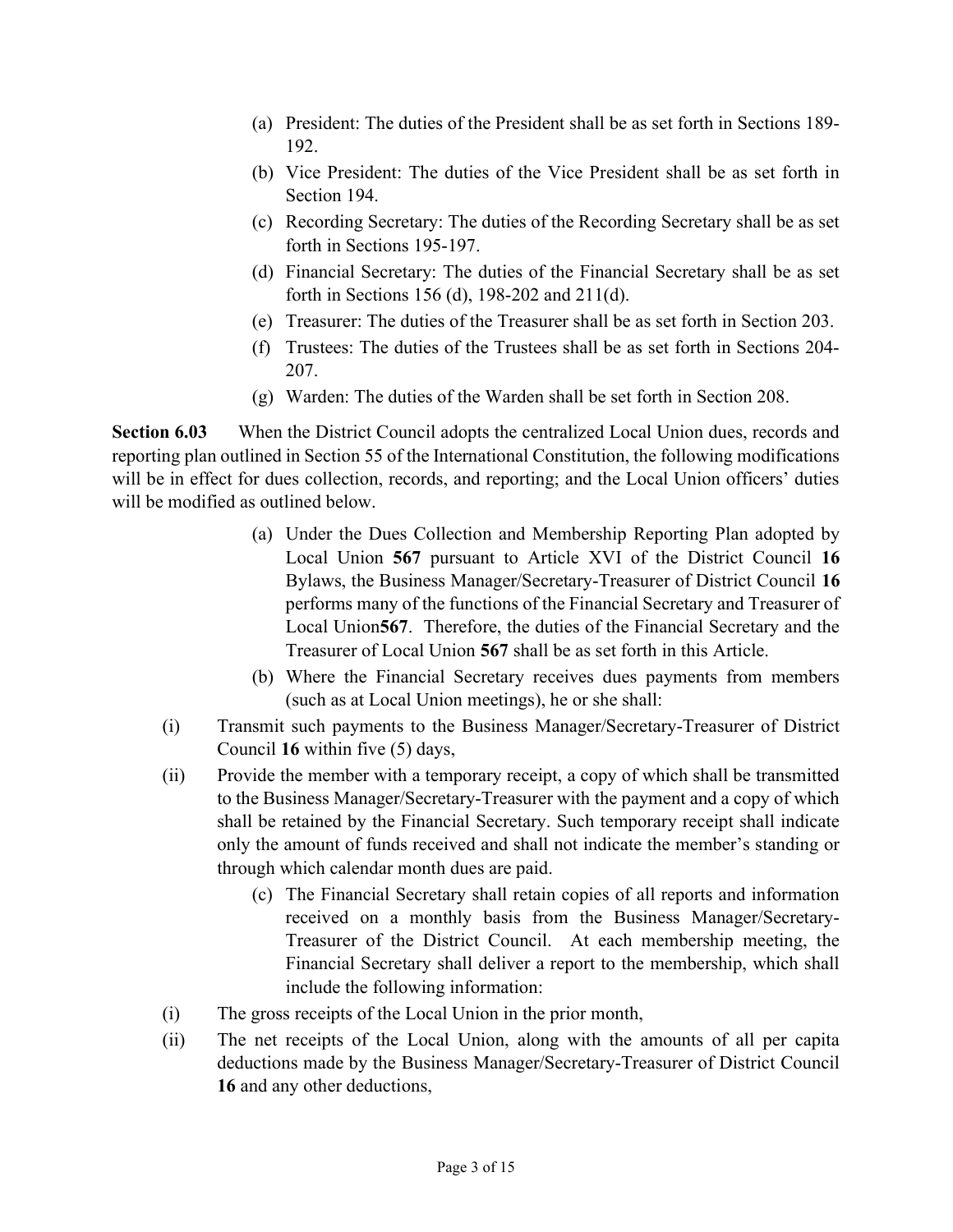- (iii) The overall membership of the Local Union, with the gain or loss in membership in the prior month noted,
- (iv) The number and names of members on application and those initiated,
- (v) The number and names of members suspended and reinstated, and
- (vi) The names and number of clearance cards deposited and issued.
	- (d) The Treasurer shall retain copies of all reports and information received on a monthly basis from the Business Manager/Secretary-Treasurer of District Council 16. At each membership meeting, the Treasurer shall deliver a report to the membership, which report shall include the following information:
- (i) List all deposits made to the Local Union account, if any,
- (ii) A copy of the Local Union cash disbursements journal, if applicable,
- (iii) A list of all payments from the District Council made on behalf of the Local Union, from the funds collected by the District Council for the Local Union.
	- (e) Notwithstanding anything to the contrary in this Article, the Financial Secretary, the Treasurer and all other Local Union officers shall comply with all provisions of the Plan, as amended from time to time by the General Secretary-Treasurer.
	- (f) The Financial Secretary shall perform the Financial Secretary duties outline in Section 156 (d) and 211(d) of the General Constitution from information provided the Financial Secretary by the Business Manager/Secretary-Treasurer of the District Council.
	- (g) The Local Union shall use the IUPAT Integrated Membership Systems (IMSe) computer systems or other system approved by the General Secretary-Treasurer for dues collection, member records, and member activity.

#### Article VII. DELEGATES

Section 7.01 All delegates (other than delegates to the General Convention and those serving as delegates to central bodies, which are appointed by BM/STs) shall be elected at the June elections in accordance with Article XI of these Bylaws.

Section 7.02 The Business Representatives and Organizer shall be automatic delegates to District Council 16, all conferences and conventions, (except IUPAT General Convention), state and local Central Labor Council, and Building and Construction Council of Northern Nevada.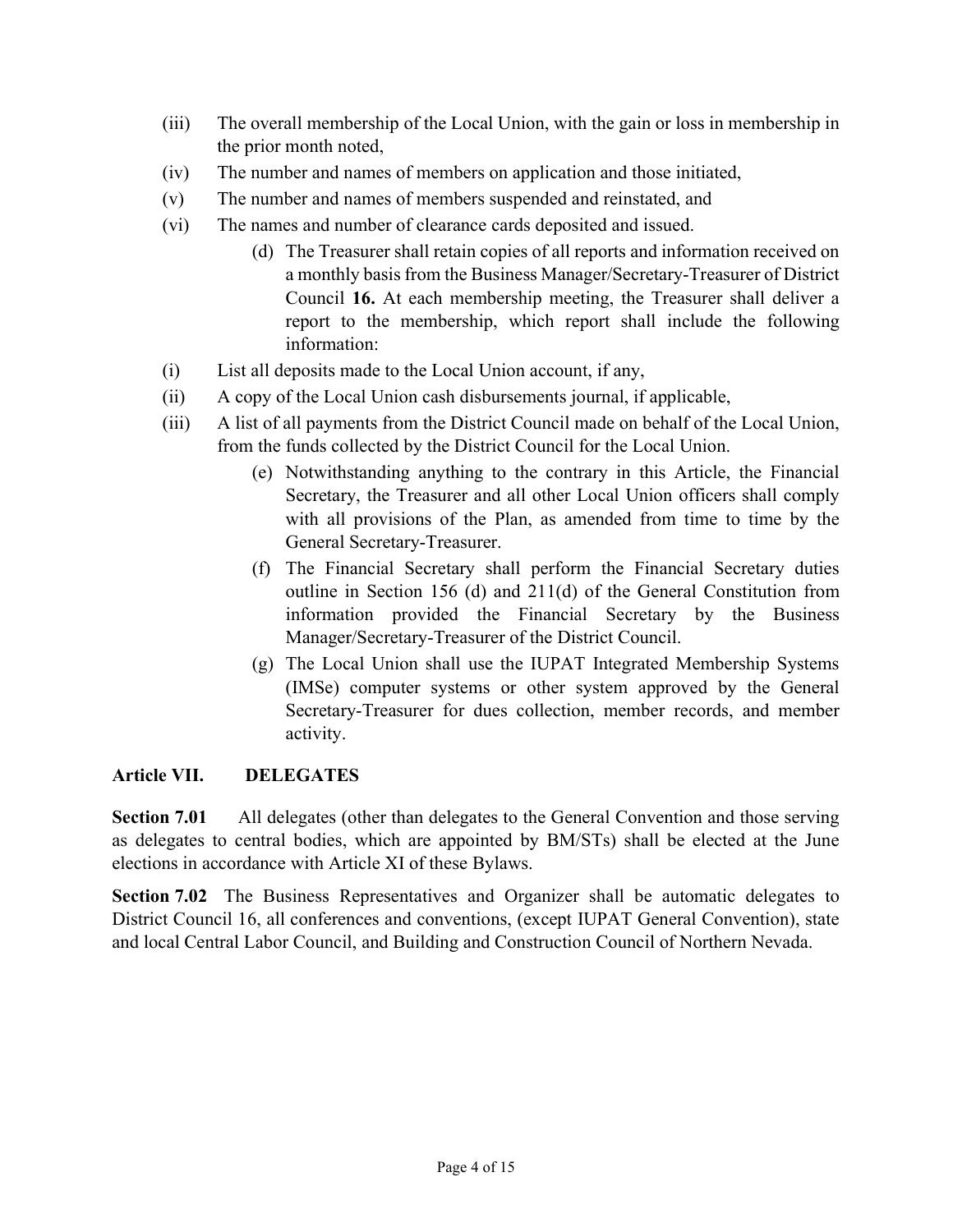#### Article VIII. EXECUTIVE BOARD

Section 8.01 The Executive Board of this Local Union shall be as set forth in Section 185(c) of the International Constitution.

Section 8.02 Duties of the Executive Board:

- (a) To enforce the laws of the Local Union between meetings.
- (b) To handle all matters delegated to the Executive Board by the members voting at regular or special called meetings.
- (c) To review all requests for donations, investigate the same and submit its findings and recommendations for membership action.
- (d) The Executive Board shall be vested with the authority of recommendation only, unless otherwise specifically authorized by the Local Union membership voting at a regular or special called meeting. However, in the period between meetings the Executive Board shall be authorized to act for the Local Union in cases of emergency, subject to review at the next regular meeting.

#### Article IX. COMPENSATION OF OFFICERS DELEGATES AND COMMITTEE MEMBERS

- Section 9.01 Officers:
	- (a) President: \$34.00 per monthly meeting attended.
	- (b) Vice President: \$34.00 per monthly meeting attended.
	- (c) Recording Secretary: \$34.00 per monthly meeting attended.
	- (d) Financial Secretary: \$34.00 per monthly meeting attended.
	- (e) Treasurer: \$34.00 per monthly meeting attended plus \$5.00.
	- (f) Trustees: \$34.00 per monthly meeting attended.
	- (i) Trustees are not to receive any compensation until they have fulfilled their duties as outlined in Section 6.02(f) of the International Constitution.
		- (g) Warden: \$34.00 per monthly meeting attended.

#### Section 9.02 Delegates:

- (a) To District Council: \$34.00 per monthly meeting attended.
- (b) To Conventions, Conferences, etc.: Delegates elected and/or appointed by this Local Union to attend conventions, conferences, etc., shall in addition to wages lost paid at straight time, receive the actual cost of reasonable travel, reasonable hotel room and the amount of \$100.00 per day expense money. Under extenuating circumstances, additional daily expense may be granted by the District Council.
- (c) To Central Bodies \$34.00 per monthly meeting attended.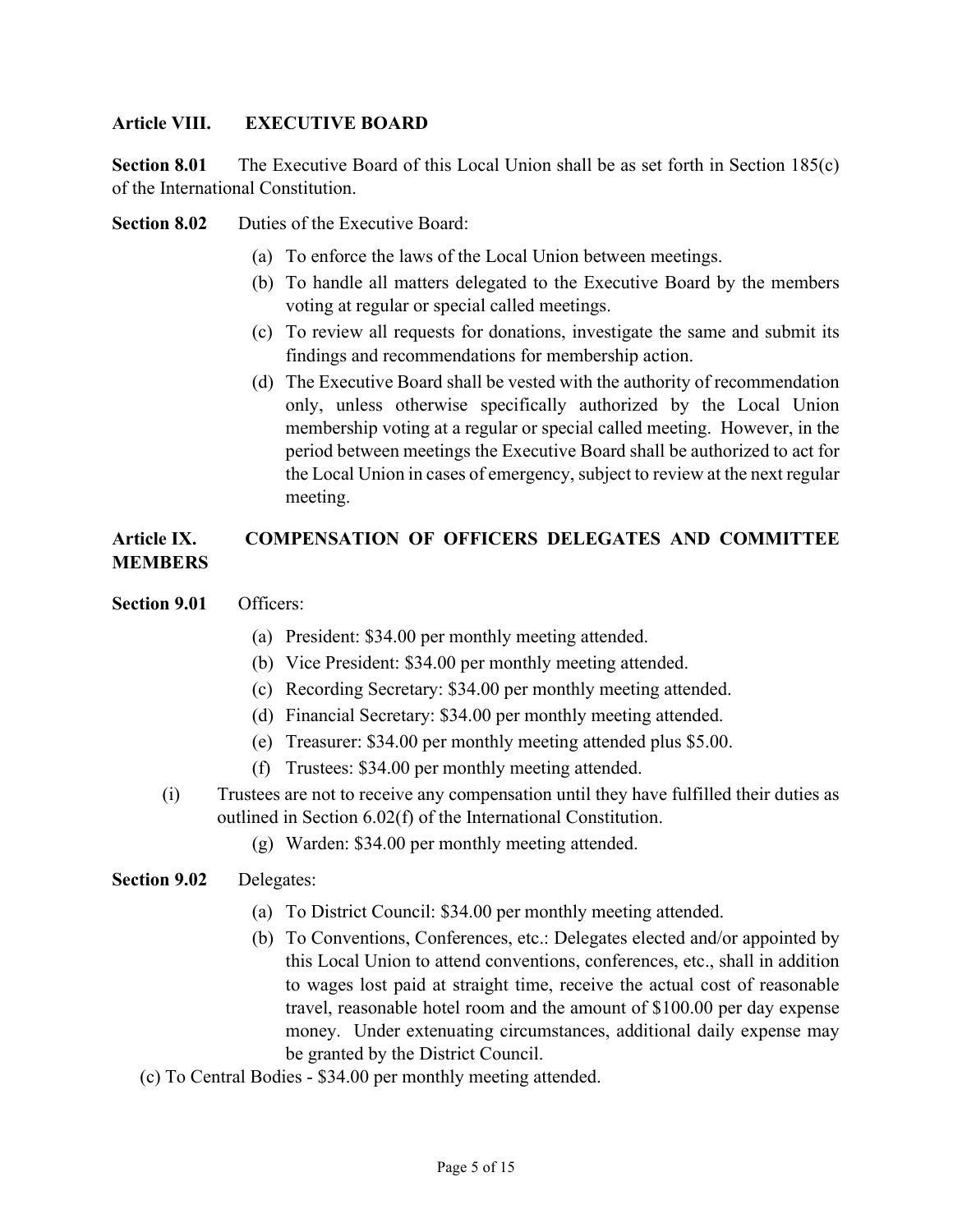(d) Compensation not applicable to full time Business Representatives or other employees.

Section 9.03 Committee Members: \$34.00 per monthly meeting attended. This compensation shall be paid as a stand-alone expense when no other expenses are due, in these Bylaws. (Not applicable to full time Business Representatives or other Employees).

Section 9.04 Judges and Tellers:

- (a) Judges shall receive \$250.00 for services rendered in excess of 4 hours for the purpose of wage allocation, contract ratification and Local Union Bylaws ratification.
- (b) Tellers shall receive \$125.00 for services rendered in excess of 4 hours for the purpose of wage allocation, contract ratification and Local Union Bylaws ratification.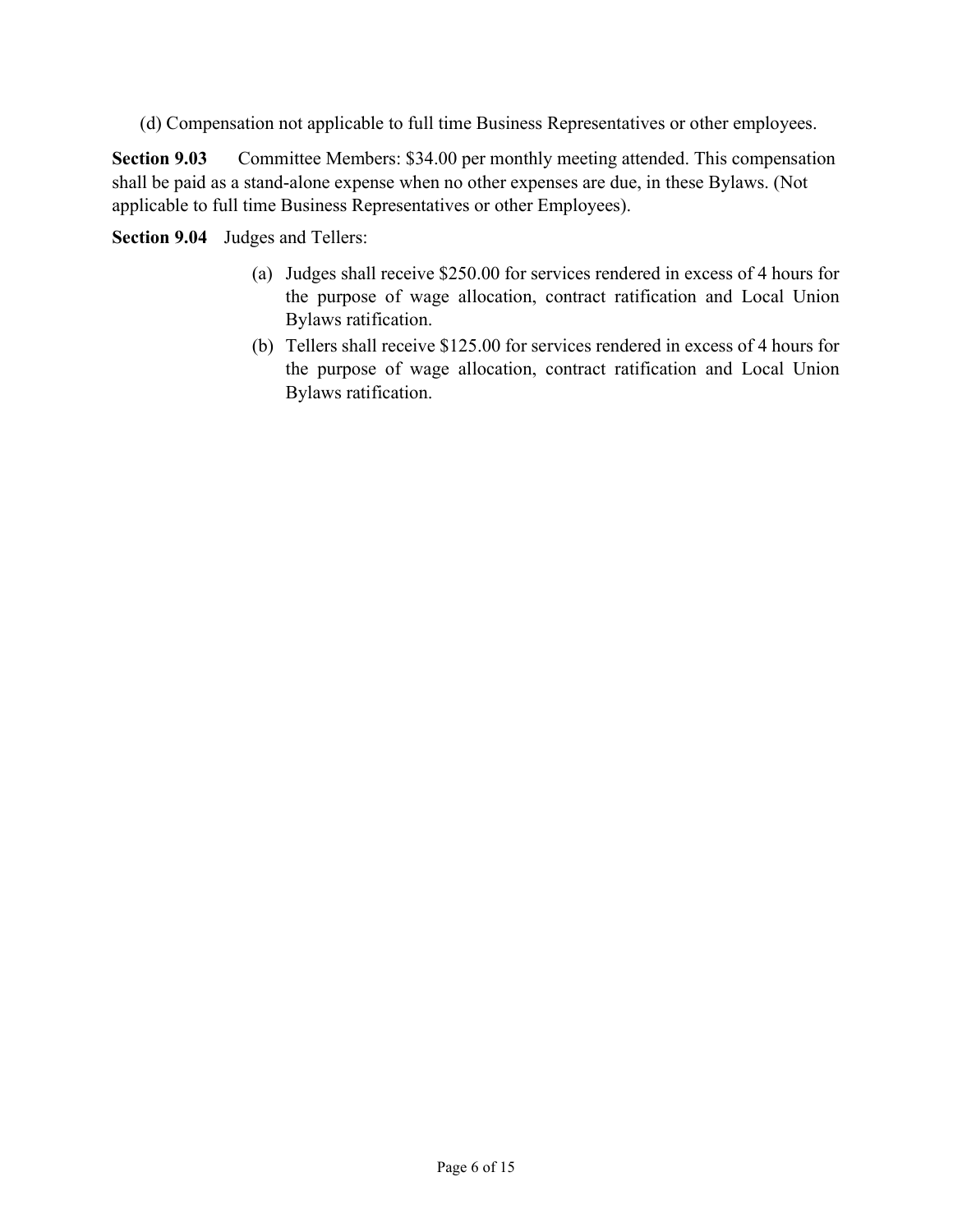#### Article X. BONDS

Section 10.01 Officers of Local Unions shall be bonded in accordance with Sections 60 (b) and (c) of the International Constitution and as required by law.

#### Article XI. ELECTIONS

Section 11.01 Elections shall be held under the procedures and provisions as set forth in Sections 209-212 of the International Constitution.

Section 11.02 The election of Local Union Officers and delegates to District Councils shall be held at the last meeting in June, and nominations for the same shall be held at the last meeting in May, as per Section 209(a) of the International Constitution. Delegates to the District Council shall be elected to a four (4) year term. Local Union officers shall be elected to a three (3) year term.

Section 11.03 Delegates to the General Conventions of the International shall be elected as set forth in Section 29 of the International Constitution.

#### Article XII. VACANCIES

Section 12.01 Vacancies occurring among the officers shall be filled in accordance with Sections 215 and 216 of the International Constitution.

#### Article XIII. DUES, FEES, AND ASSESSMENTS

Section 13.01 Dues:

- (a) Dues shall be as follows:
- (i) All regular and Apprentice Members shall pay dues of \$34.00 per month. In no case shall the Regular Dues exceed the maximum allowable under Section 93 of the International Constitution. Dues payments are administered through the Member Portal on "pay member dues" tab at www.dc16iupat.org, payments via check/money order may be mailed to District Council 16 Centralized Dues at 2705 Constitution Drive, Livermore, CA 94551 or through authorization of funds in your crafts Vacation/Holiday fund
- (ii) Contractor Members will pay the maximum allowable dues rate, per section 93 of the International Constitution, or twice the amount of regular over-the-counter dues, whichever is less.
- (iii)Life Membership fees shall be in accordance with Section 99 of the International Constitution.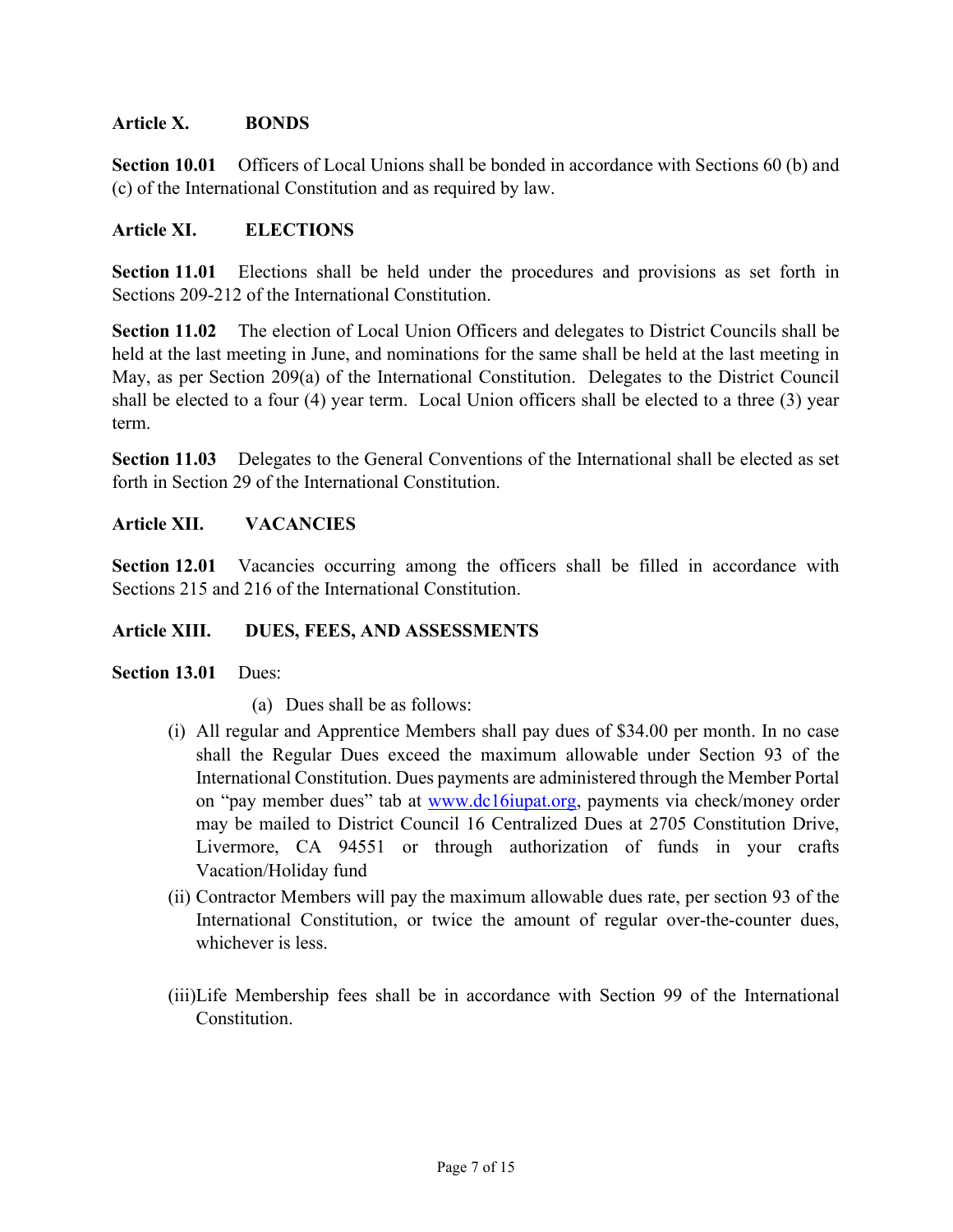- (iv)Dues shall increase by the amount of any increase in the per capita and Death Benefit payment due to the International Union; such amount shall be rounded up to the nearest dollar, and such increase shall be effective the date the increase in the payments due to the International Union becomes effective, provided that, the Executive Board may waive this automatic increase, in whole or part, in any year it determines the increase is not needed.
- (v) Quarterly dues payments are due on or before the 20th day of the first month of the quarter.
- (vi)Effective upon the approval of these by-laws, there will no longer be a supplemental death benefit at the local level.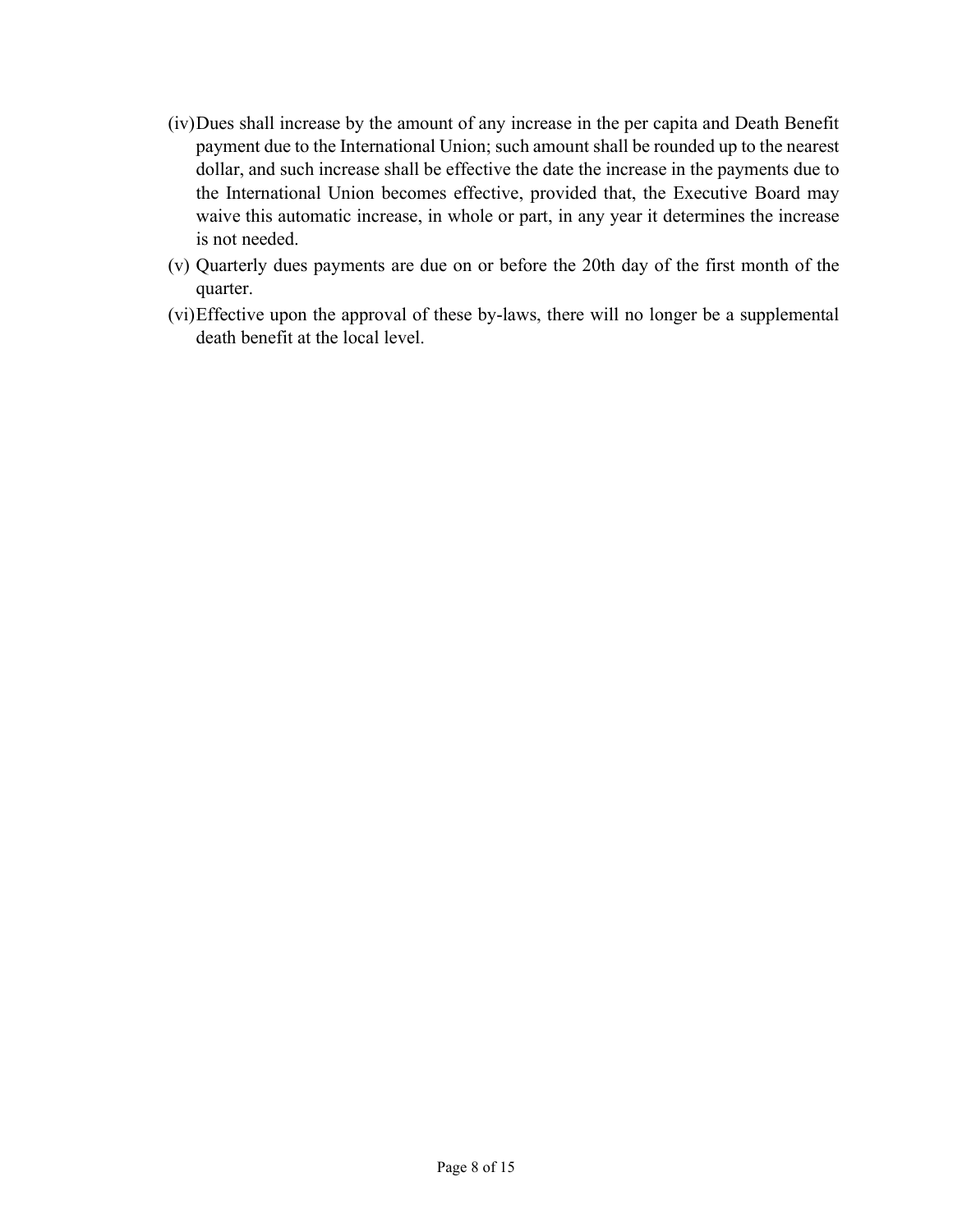- (b) The dues payment required by sub-section (a) includes the Death Benefit payment called for by Sections 17(b) and 19 of the International Constitution and the Rules and Regulations of the International Union's Death Benefit Fund. Accordingly, members not covered by the Death Benefit Fund pursuant to the foregoing provisions (example: members who are 60 years of age or over when initiated; or Life Members working at the trade who elected non-participation) will be required to pay the dues specified in sub-section (a) less the current Death Benefit payment.
- (c) Quarterly working cards shall be obtained in accordance with Section 120 of the International Constitution.
- (d) Administrative Processing Fees: There shall be no initiation fees for membership in this Local Union. New members/candidates and apprentices shall be charged an Administrative Processing Fee of one hundred dollars (\$100.00) in accordance with the provisions set forth in Sections 93 and 94 of the International Constitution.

(i) A dropped member returning, not working with any signatory contractor: will owe three (3) months back dues plus a Administrative Processing Fee of \$100.00.

(ii) A dropped member returning, working with a signatory contractor: will owe all back dues and fees accumulated

Section 13.02 Clearance Cards: Clearance Card fees and rules shall be as set forth in Sections 234-246 of the International Constitution.

Section 13.03 Assessments: Assessments can only be levied in accordance with Section 93 of the International Constitution.

Section 13.04 Funds:

- (a) International Union Death Benefit Fund. The International Union's Death Benefit Fund is governed by Sections 283-285 of the International Constitution, and the rules and regulations of the fund. Members should refer to the pamphlet "Rules and Regulations covering the Death Benefit Fund and the former Death and Disability Fund."
- (b) All monies due the International Union for per capita tax, Administrative Processing Fees or application fees, Death Benefit Fund payments, reinstatements, clearance card fees, life membership fees, and supplies shall be forwarded to the General Secretary-Treasurer immediately after the close of the month, along with required reports. Remittances must be made by express or post office money order, check or bank draft payable to the IUPAT.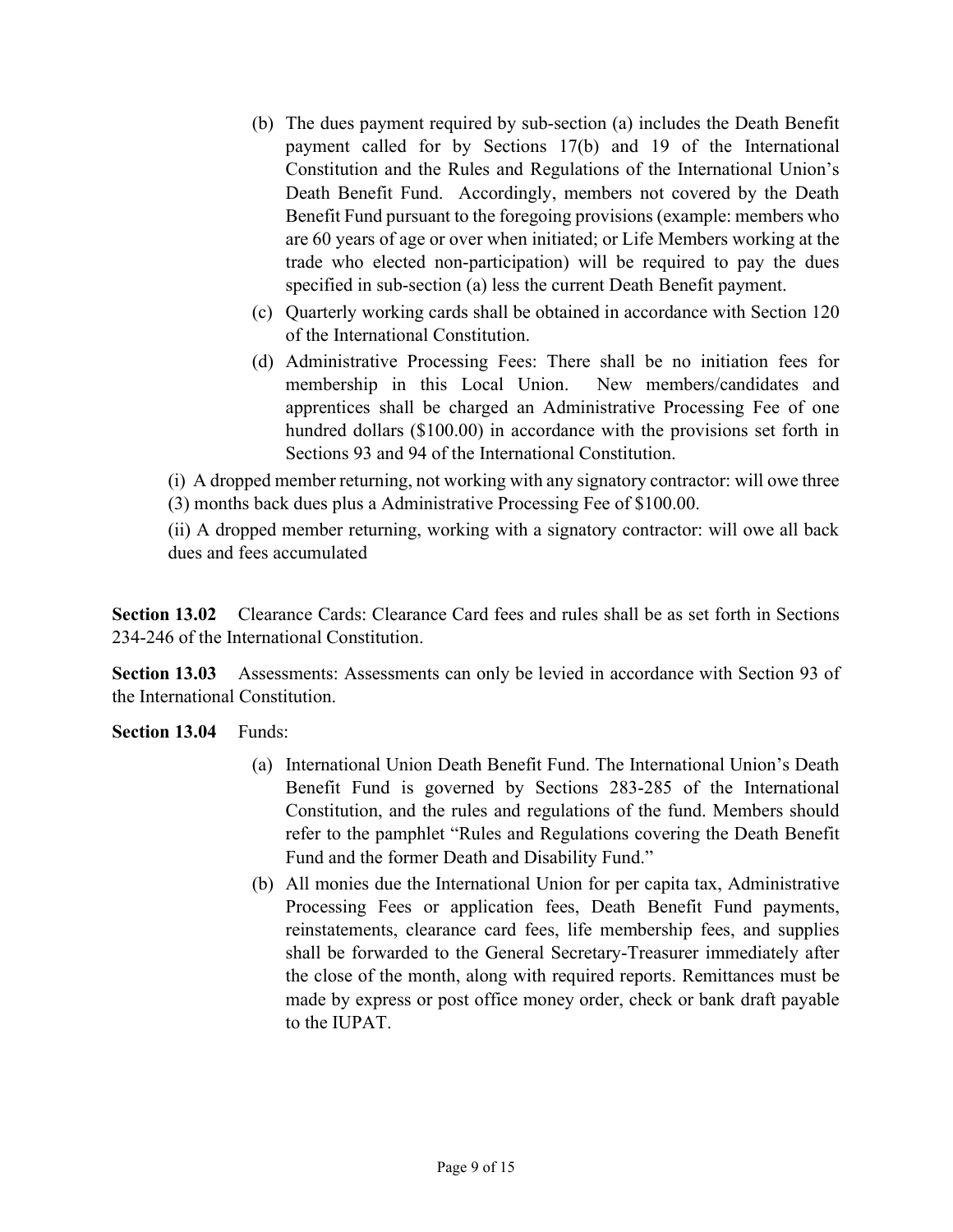- (c) Should a majority of the Trustees doubt the accuracy of any bill from the General Secretary-Treasurer, the Local Union shall pay the same under protest, and such protest shall be the first business taken up by the General Executive Board at their next meeting.
- (d) Each month the Local Union shall hold in its treasury, as a standing appropriation to be forwarded to the General Secretary-Treasurer, a sum equivalent to its monthly per capita tax, Death Benefit Fund obligations, IUPAT Local Union and District Council Pension Fund payments and all other payments that must be made to the International Union as required by Section 177 of the International Constitution. Such required payments shall be made prior to allowing other expenditures.
- (e) The funds and property of a Local Union may only be used for such purposes as are specified in the International Constitution, the District Council Bylaws, these Bylaws, and as approved by a majority of the Local Union members present at a meeting at which the question is presented. Recurring and fixed expenses may be authorized by a single vote of the membership. Local Union's shall not make any non-per capita tax expenditures in excess of \$5,000.00 without prior written approval of the District Council Business Manager/Secretary-Treasurer.
- (f) On no consideration shall money from the Local Union Treasury be loaned or donated to members (strike, lockout and regularly established sick benefits excepted), provided that the Local Union may levy an assessment upon the membership to provide funds to relieve distress among members totally disabled from earning a living on account of injuries or sickness incurred while working at the trade. Before any such assessment is levied
- (i) All members shall be notified by mail that the proposed assessment will be considered at the next meeting and,
- (ii) The majority of members present and voting must approve the assessment in a secret ballot vote.
	- (g) Any member who pays dues by check/credit card and the check/credit card is returned to the Union by the bank (for any reason) shall pay a handling fee of \$25.00 and thereafter, that member must pay local union dues by cashier's check or money order.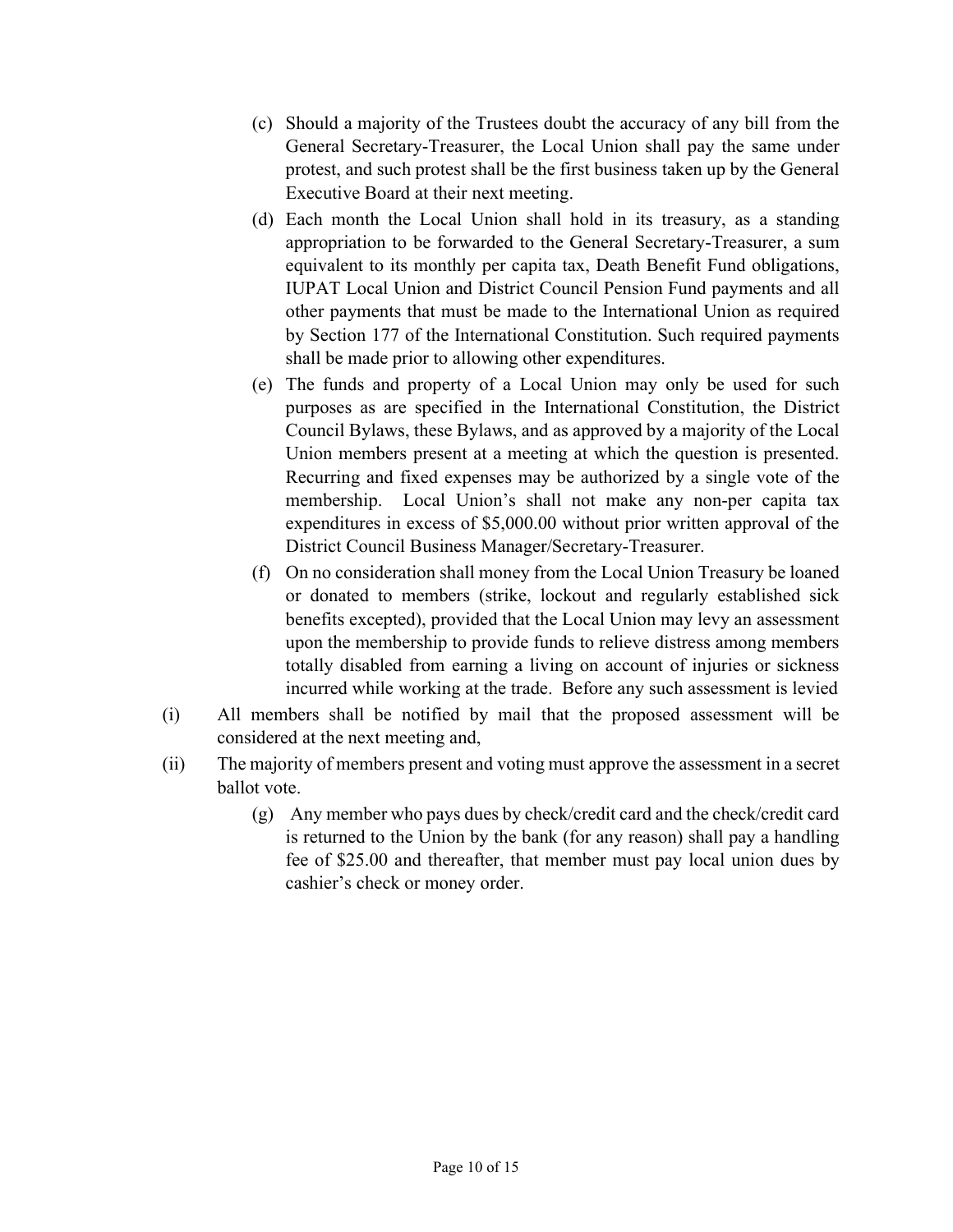#### Article XIV. MEETINGS

Section 14.01 Regular Meetings: The regular meetings of this Local Union shall be held on a monthly basis on the third Tuesday at 1819 Hymer Ave. Sparks, NV 89431. Meetings will be called to order promptly at 5:30 pm. The Executive Board may change the date, time, or place of a regular meeting with 15 days' notice to all members.

> (a) In case of emergency, there may be times which remote meetings may be necessary to conduct essential business. Method of conducting these meetings shall be approved by the Business Manager/Secretary-Treasurer.

Section 14.02 Special Meetings: Special meetings of this Local Union may be called by the President as he or she deems necessary. Special meetings shall also be called as required by Section 191 of the International Constitution.

Section 14.03 Quorum: A quorum for a membership meeting shall consist of seven (7) members, provided that five (5) members shall constitute a quorum if the Local Union's membership is fewer than twenty-five (25) members.

Section 14.04 Members' Rights: Members in attendance at meetings shall have the right to express their views, arguments or opinions upon any business properly presented before the meeting, subject to these Bylaws and the rules and regulations adopted by the Local Union pertaining to the conduct of meetings, but no member in exercising such rights shall evade or avoid his or her responsibility to the organization as an institution or engage in or advocate any conduct that would interfere in the Local Union's performance of its legal or contractual obligations, or conduct him or herself in an unruly, or boisterous manner.

Section 14.05 Recording Devices: No member shall be permitted to use recording devices during any portion of any meeting in the Local Union.

#### Article XV. COMMITTEES

Section 15.01 There shall be a standing Bylaws Committee whose duties and functions shall be as set forth in Section 169(b) of the International Constitution.

Section 15.02 Negotiations Advisory Committee: The Negotiations Advisory Committee shall be a standing committee. The Negotiations Advisory Committee shall make definite recommendations to the District Council Business Manager/Secretary-Treasurer.

#### Article XVI. CONTRACTORS

Section 16.01 An employer is one who, in relation to any corporation, company, partnership, firm or other business entity, is a substantial owner, partner, officer, director, incorporator, managerial employee, supervisor (as defined by the National Labor Relations Act or Provincial law) or in a permanent, policy-making position.

Section 16.02 Eligibility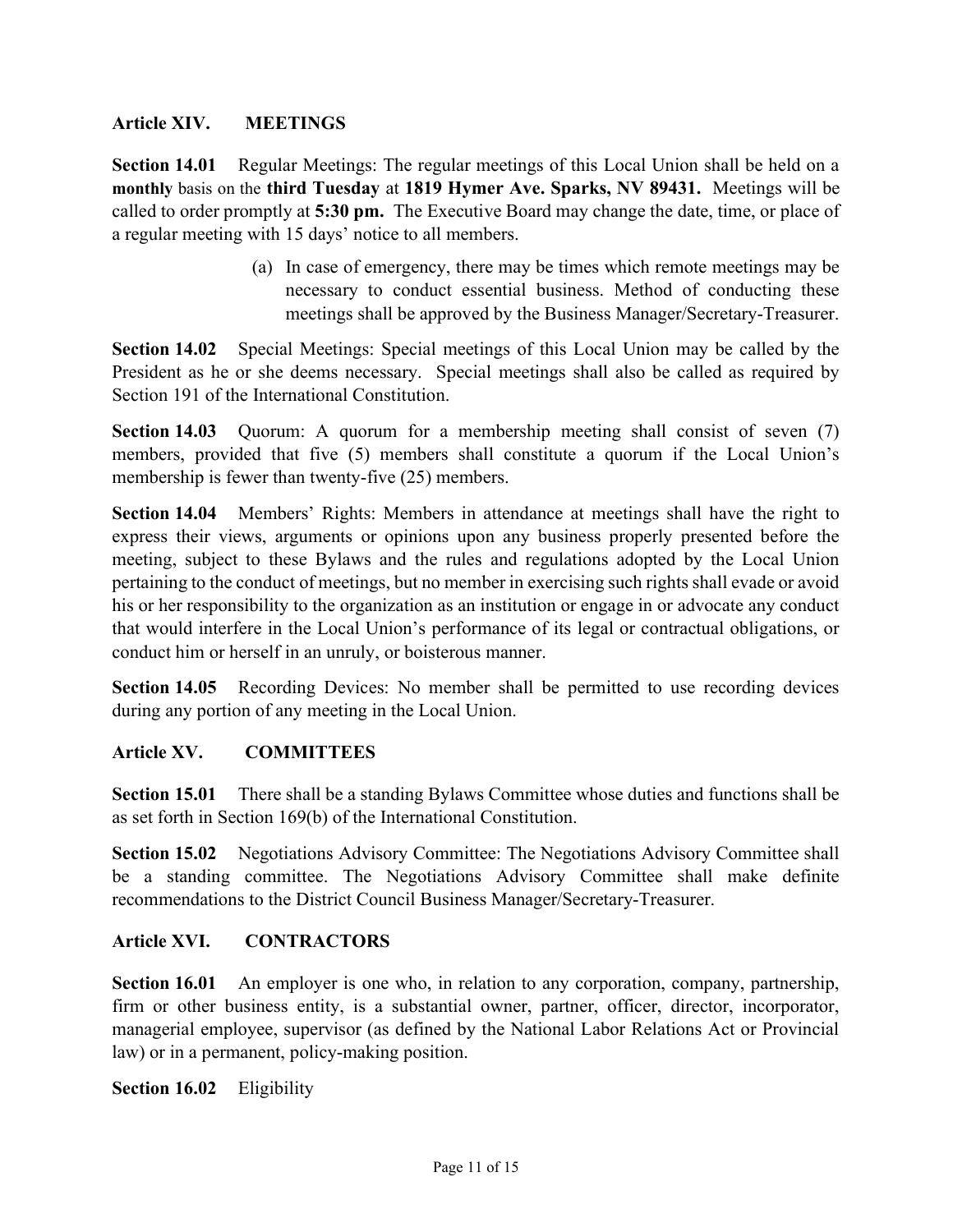- (a) Employers shall be eligible for membership, but they must comply with the trade rules and working conditions of the locality in which the work is performed, must, insofar as is consistent with applicable federal and state, provincial and/or territorial laws, hire only members of this International Union, and must pay themselves and all their employees the wages and benefits established by the applicable area collective bargaining agreement.
- (b) No employer shall be eligible or permitted to hold office, serve on an executive board, act as delegate, vote on any question pertaining to hours, wages, benefits or conditions of employment, vote at elections of officers, delegates, or attend meetings at which contract proposals are discussed or voted on or at which the nomination or election is held for any elected position.

#### Article XVII. MEMBERSHIP

Section 17.01 An applicant is considered a member when the applicant meets all the requirements as set forth in the International Constitution.

Section 17.02 A member may lose his or her good standing in the organization by suspension or expulsion or other disqualification for membership, after appropriate proceedings consistent with the provisions of the International Constitution, or by non-payment of dues as provided in Sections 117-118 of the International Constitution.

Section 17.03 A member who loses his or her good standing status because of his or her failure to pay dues or other obligations as required by the International Constitution and these Bylaws, but who has not been expelled from membership, may reinstate his or her good standing for the purpose of attending Local Union meetings and voting at elections, by paying all delinquent dues and other financial obligations prior to such meeting and election as provided in Section 119 of the International Constitution. Expelled members may be reinstated only in accordance with Section 272 of the International Constitution.

Section 17.04 Resignation from membership is governed by Section 121 of the International Constitution.

Section 17.05 Members' Responsibility:

(a) Every member by virtue of membership in this Local Union is obligated to adhere to and follow the terms of these Bylaws, the District Council Bylaws and the International Constitution with respect to the members' rights, duties, privileges and immunities conferred by them and by statute. Each member shall faithfully carry out such duties and obligations and shall not interfere with the rights of other members.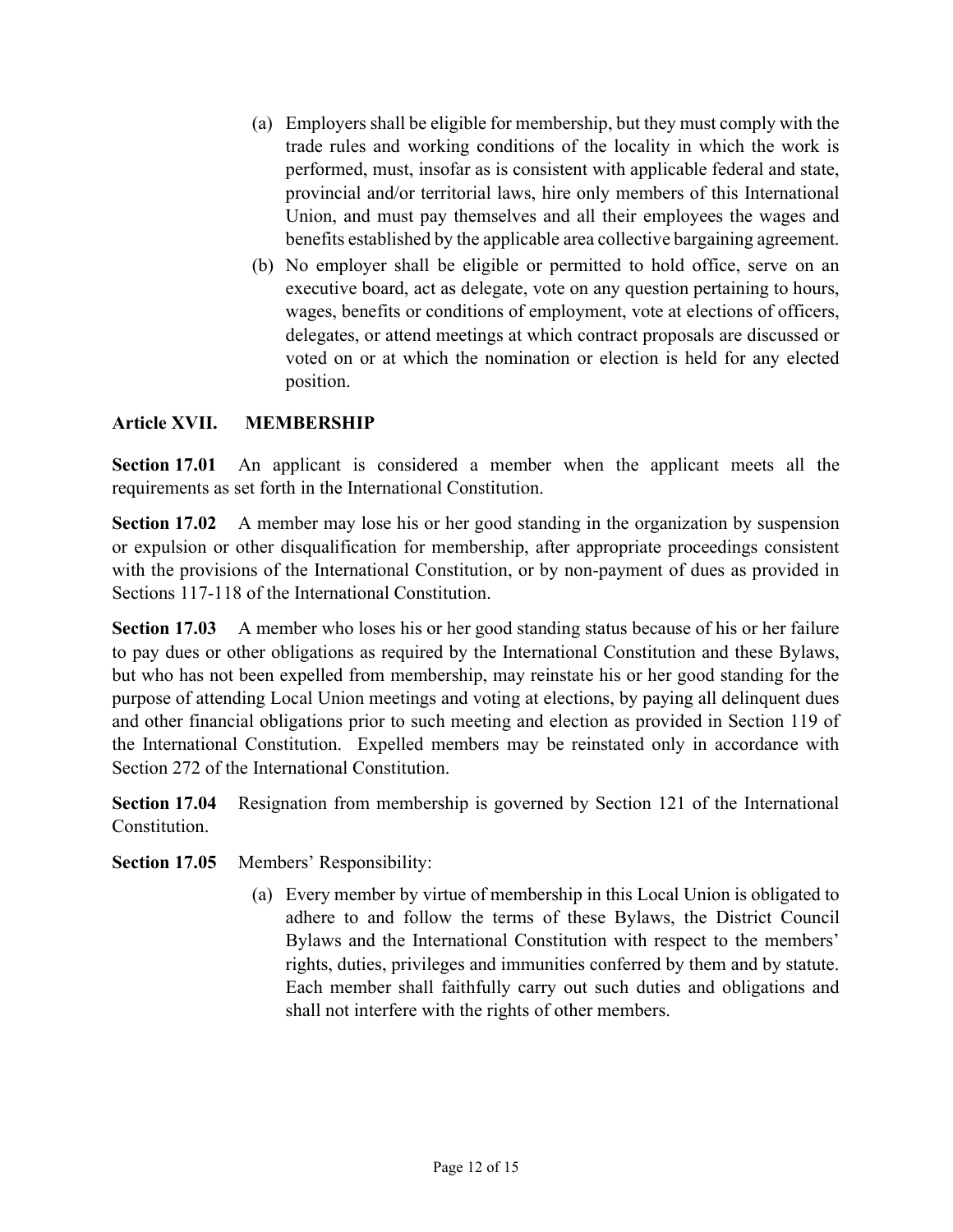- (b) Every member authorizes the District Council to act as his or her exclusive bargaining representative with full and exclusive power to execute agreements with his or her employer governing terms and conditions of employment and to act for the member and have final authority in presenting, processing and adjusting any grievance, difficulty or dispute arising under any collective bargaining agreement or out of the member's employment with such employer in such manner as it deems within its discretion to be in the best interests of the District Council. The District Council and its officers, and agents may decline to process any such grievance, complaint, difficulty or dispute, if in their sole discretion and judgment, such grievance, complaint or dispute lacks merit or that such action would not be in the best interests of the District Council.
- (c) No member shall interfere with the elected officers or representatives of the International Union, the District Council or this Local Union in the performance of their duties. Each member shall when requested, render such assistance and support in the performance of such duties as may be required by them, provided that this does not interfere with their individual rights as members. Each member shall adhere to the terms and conditions of pertinent collective bargaining agreements and shall refrain from any conduct that would interfere with the International Union, District Council or Local Union's performance of its legal or contractual obligations.
- (d) Every member shall be required to assist the International Union, the District Council and this Local Union, as well as their officers and representatives, by engaging in picketing, hand billing, salting and other organizing activities and attending education and training, as directed by the International Union, the District Council or the Local Union officers. No charges shall be filed or processed against any member for his or her decision to accept employment with an approved, targeted non-signatory employer for the purpose of organizing.
- (e) All new members of this Local Union shall attend a new member orientation class offered by the District Council within ninety (90) days of being initiated.

#### Article XVIII. GENERAL RULES

Article XIX. The members of this Local Union will observe and follow all work rules as provided for in the Collective Bargaining Agreement and/or District Council Bylaws.CHARGES AND TRIALS

Section 19.01 All charges preferred by members of this Local Union shall be referred to the District Council Trial Board for disposition and shall be processed in accordance with the International Constitution.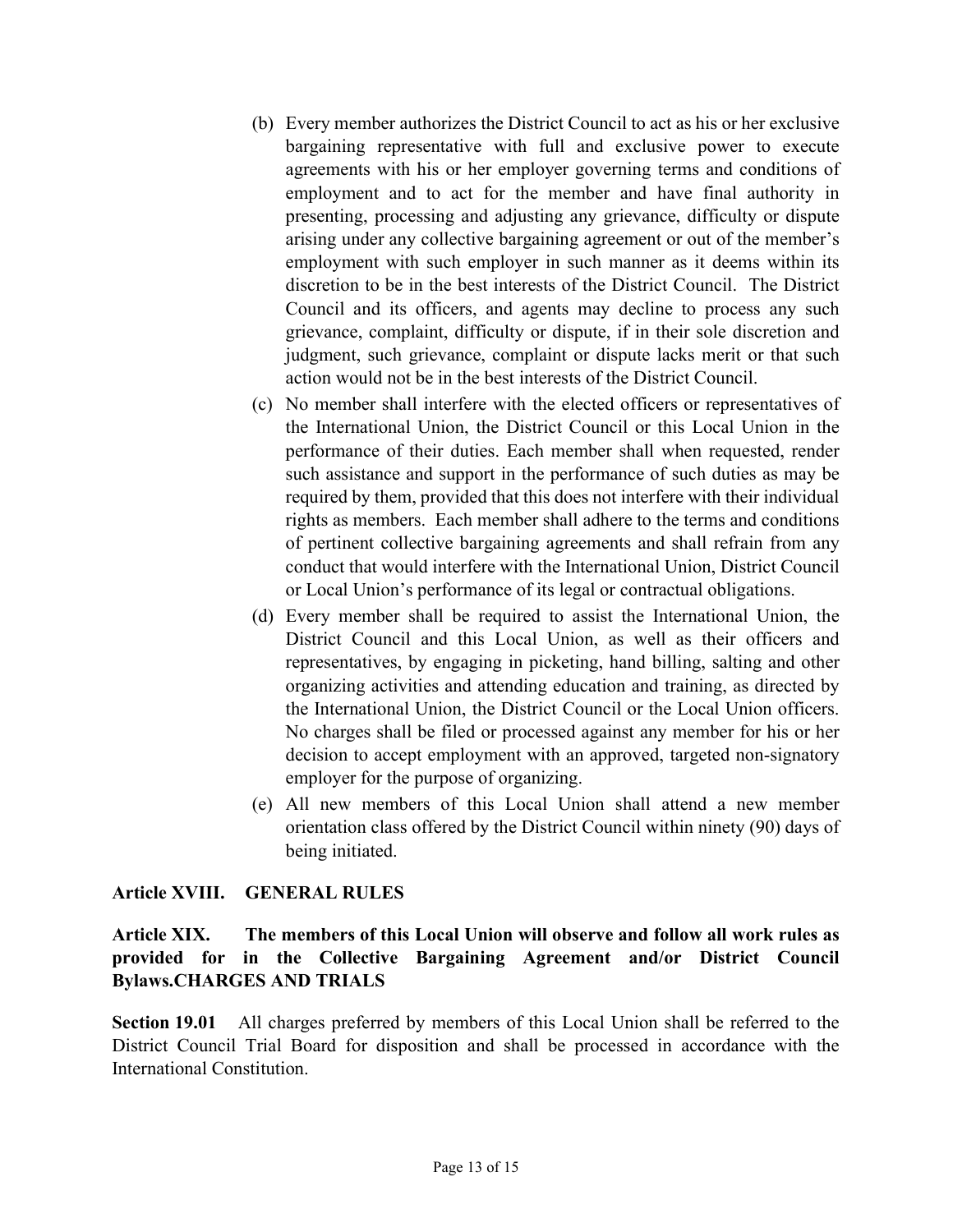#### Article XX. EXHAUSTION OF REMEDIES

Section 20.01 No member or officer shall resort to any court or agency until all forms of relief and avenues of appeal, as provided by the International Constitution, have been exhausted, unless otherwise provided by statutory law.

#### Article XXI. PROPERTY

Section 21.01 The funds and property of the Local Union shall be governed by Sections 179- 181of the International Constitution.

Section 21.02 No property of the Local Union, and no property in the possession, custody or control of this Local Union or any of its officers or employees, and no property held in trust, express or implied, which was created or established by this Local Union and whose primary purpose is to provide benefit for the members of the Local Union or their beneficiaries, shall be given, contributed or donated, either directly or indirectly, to aid or assist, or be expended in behalf of, any seceding, dual or antagonistic labor organization, nor to any Local Union which is in violation of the International Constitution.

#### Article XXII. AGENCY

Neither this Local Union, nor any of its officers or employees, has any power to make any representation, contract, or agreement, nor to incur any liability, which shall be binding upon the International Union without the written consent of the General President or his designee. Neither this Local Union, nor any of its officers or employees has been authorized or empowered to act as an agent of the International Union and shall not be deemed to be an agent of the International Union unless expressly authorized in writing by the General President or his designee to act in that capacity.

#### Article XXIII. AMENDMENTS

Section 23.01 Any amendment to these Bylaws shall be done in accordance with the procedure set forth in Section 169 of the International Constitution.

#### Article XXIV. STANDING RULES FOR UNION MEETINGS

Section 24.01 Rules for the conduct of Local Union meetings are contained in the "Order of Business for Local Unions" and in "Parliamentary Rules and Ritual" set forth in the International Constitution.

Section 24.02 Members who exhibit disorderly conduct or appear to be under the influence of alcohol may be removed from the meeting by the warden.